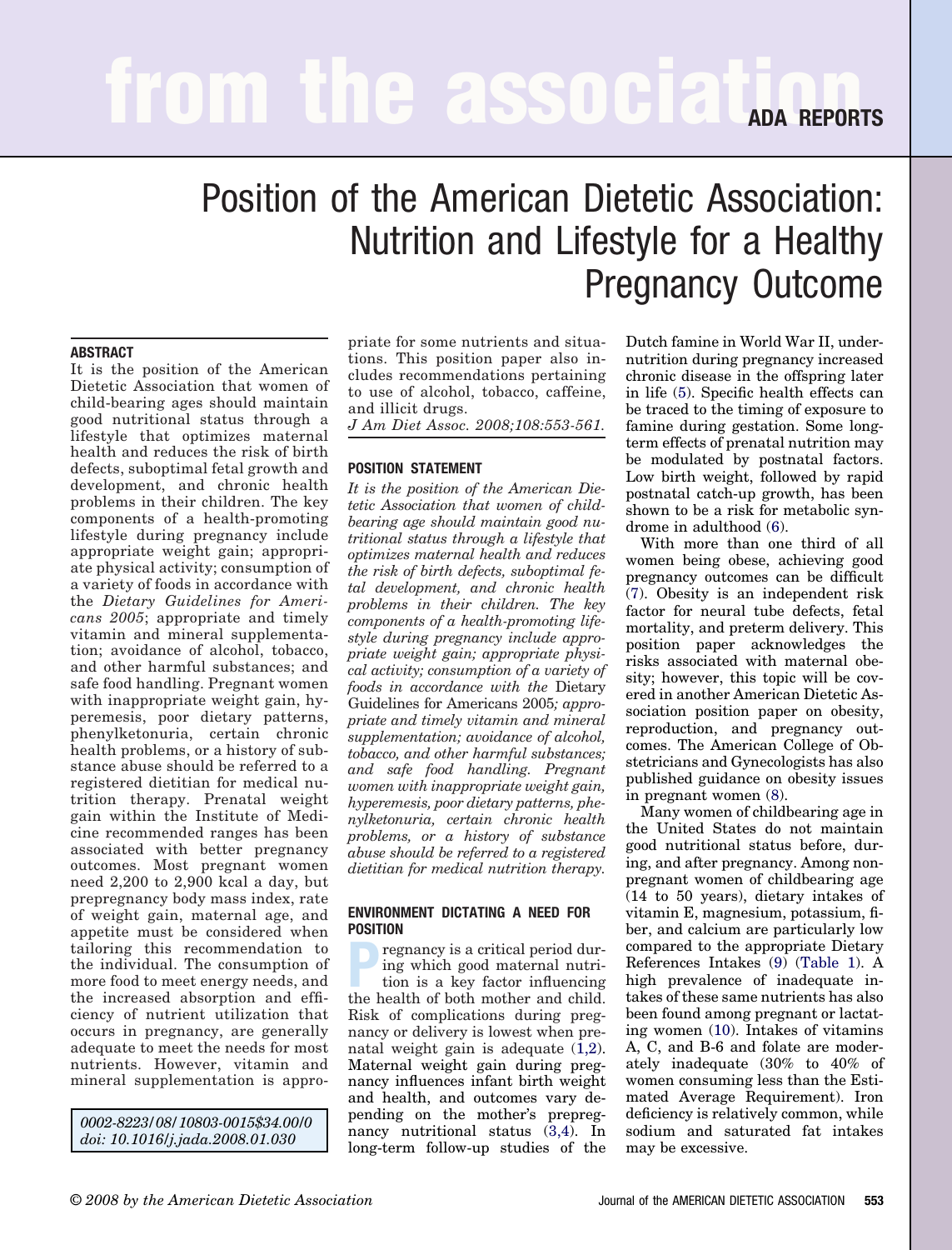## <span id="page-1-0"></span>**ADA REPORTS**

| Table 1. Dietary Reference Intakes for Womenab |                    |                            |                    |
|------------------------------------------------|--------------------|----------------------------|--------------------|
| <b>Nutrient</b>                                | <b>Adult woman</b> | Pregnancy                  | Lactation (0-6 mo) |
| Energy (kcal)                                  | 2,403              | 2,743°, 2,855 <sup>d</sup> | 2,698              |
| Protein (g/kg/d)                               | 0.8                | 1.1                        | 1.1                |
| Carbohydrate (g/d)                             | 130                | 175                        | 210                |
| Total fiber (g/d)                              | 25                 | 28                         | 29                 |
| Linoleic acid (q/d)                            | 12                 | 13                         | 13                 |
| $\alpha$ -Linolenic acid (g/d)                 | 12                 | 13                         | 13                 |
| Vitamin A ( $\mu$ g RAE <sup>e</sup> )         | 700                | 770                        | 1,300              |
| Vitamin D $(\mu g)$                            | 5                  | 5                          | 5                  |
| Vitamin E (mg $\alpha$ -tocopherol)            | 15                 | 15                         | 19                 |
| Vitamin K $(\mu g)$                            | 90                 | 90                         | 90                 |
| Vitamin C (mg)                                 | 75                 | 85                         | 120                |
| Thiamin (mg)                                   | 1.1                | 1.4                        | 1.4                |
| Riboflavin (mg)                                | 1.1                | 1.4                        | 1.6                |
| Vitamin B-6 (mg)                               | 1.3                | 1.9                        | 2.0                |
| Niacin (mg NE <sup>t</sup> )                   | 14                 | 18                         | 17                 |
| Folate ( $\mu$ g dietary folate equivalents)   | 400                | 600                        | 500                |
| Vitamin B-12 $(\mu g)$                         | 2.4                | 2.6                        | 2.8                |
| Pantothenic acid (mg)                          | 5                  | 6                          | 7                  |
| Biotin $(\mu q)$                               | 30                 | 30                         | 35                 |
| Choline (mg)                                   | 425                | 450                        | 550                |
| Calcium (mg)                                   | 1,000              | 1,000                      | 1,000              |
| Phosphorus (mg)                                | 700                | 700                        | 700                |
| Magnesium (mg)                                 | 320                | 350                        | 310                |
| Iron (mg)                                      | 8                  | 27                         | 9                  |
| $Zinc$ (mg)                                    | 8                  | 11                         | 12                 |
| lodine $(\mu g)$                               | 150                | 220                        | 290                |
| Selenium $(\mu g)$                             | 55                 | 60                         | $70\,$             |
| Fluoride (mg)                                  | 3                  | 3                          | 3                  |
| Manganese (mg)                                 | 1.8                | 2.0                        | 2.6                |
| Molybdenum $(\mu g)$                           | 45                 | 50                         | 50                 |
| Chromium $(\mu g)$                             | 25                 | 30                         | 45                 |
| Copper $(\mu g)$                               | 900                | 1,000                      | 1,300              |
| Sodium (mg)                                    | 2,300              | 2,300                      | 2,300              |
| Potassium (mg)                                 | 4,700              | 4,700                      | 5,100              |

a Data from reference [22](#page-7-0) (Institute of Medicine. *Dietary Reference Intakes: The Essential Guide to Nutrient Requirements* Washington, DC: National Academies Press; 2006). <sup>b</sup>Values are Recommended Dietary Allowances except for energy (Estimated Energy Requirement) and total fiber, linoleic acid, «-linolenic acid, vitamin D, vitamin K, pantothenic acid, biotin, choline, calcium, manganese, chromium, sodium and potassium (Adequate Intakes).

c Second trimester for women age 19 to 50 years.

<sup>d</sup>Third trimester for women age 19 to 50 years.

eRAE=retinol activity equivalents.

<sup>f</sup>NE=niacin equivalents.

#### **POSITION OBJECTIVES**

To optimize the health outcomes of both mother and child, women of childbearing age should begin pregnancy in good nutritional status. Thus, advice needs to reach women before they become pregnant, as well as during prenatal and postpartum care. This position paper has the following objectives:

- to inform health professionals and others who work with women of childbearing age, on the need for a healthful diet and lifestyle;
- to emphasize the key components

of a health-promoting lifestyle during pregnancy: appropriate weight gain and physical activity; consumption of a variety of foods according to the *Dietary Guidelines for Americans 2005* (2005 Dietary Guidelines) [\(11\)](#page-6-0); appropriate vitamin and mineral supplementation; avoidance of alcohol, tobacco, and other harmful substances; and safe food handling; and

● to provide food and nutrition professionals with clarification on various nutrition issues related to maternal care during pregnancy.

#### **KEY POINTS**

#### **A. Optimizing Outcomes through Good Nutrition and Health before Pregnancy**

Women need to attain good nutritional status before, during, and after pregnancy to optimize maternal health and reduce the risk of pregnancy complications, birth defects, and chronic disease in their children in later adulthood. Food and nutrition professionals should know recommendations from the 2005 Dietary Guidelines and recommendations from the Centers for Disease Control and Prevention that pertain to opti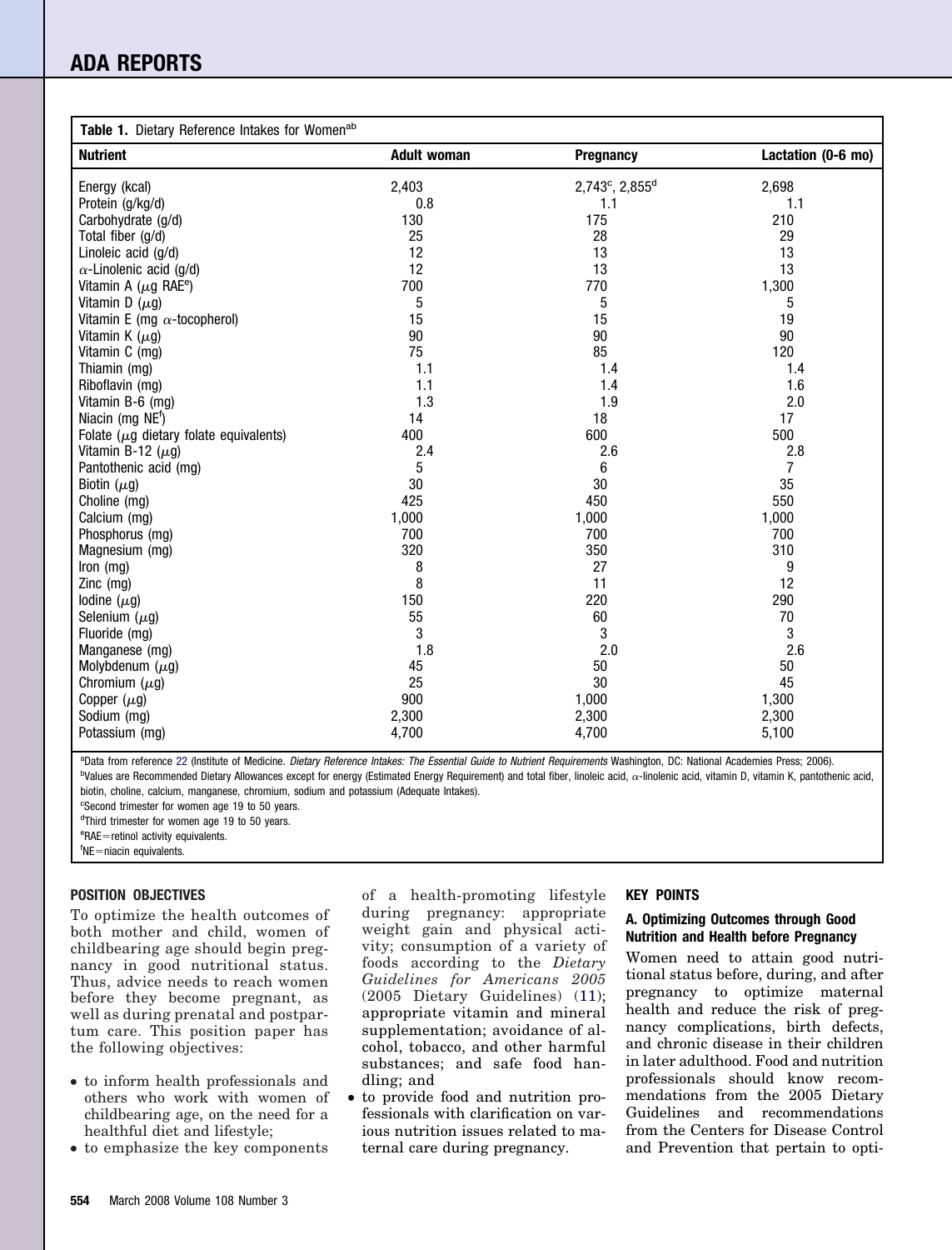mizing nutrition and health before pregnancy. The 2005 Dietary Guidelines recommend that women of childbearing age consume an adequate amount  $(400 \mu g)$  of synthetic folic acid daily from fortified foods or supplements, in addition to food forms of folate in a varied diet, to reduce risk of birth defects [\(11\)](#page-6-0). If a woman has iron-deficiency anemia when she becomes pregnant, repleting her iron stores during pregnancy may be difficult. Therefore, women of childbearing age are advised to eat foods high in heme iron, or iron-fortified foods with an enhancer of iron absorption, such as vitamin C–rich foods.

Regular physical activity confers many health benefits, including weight management, increased physical fitness and psychological well-being, and reduced risk of chronic disease. The 2005 Dietary Guidelines recommend accumulating 30 to 90 minutes a day of moderate physical activity, above usual activity, on most days of the week. While at least 30 minutes are recommended to reduce the risk of chronic disease in adulthood, higher levels of physical activity are needed to manage body weight or sustain weight loss.

The Centers for Disease Control and Prevention and its partners have made 10 recommendations for preconception interventions optimize pregnancy outcomes [\(12\)](#page-6-0). These include: folic acid supplements; management of diabetes; a low phenylalanine diet for women with phenylketonuria; cessation of alcohol, smoking, and substance use; altering dose if taking certain prescription medications (or avoiding pregnancy if taking isotretinoin); vaccination against or treatment for infections; and improving weight status.

#### **B. Weight Gain during Pregnancy**

A healthful pregnancy is without physical or psychological pathology in the mother or fetus and results in the delivery of a healthy baby. Maternal weight gain must support the products of conception (fetus, placenta, and amniotic fluid) and maternal accretion of tissues (expansion of blood volume and extracellular fluid, uterine and mammary glands, and maternal fat stores). The target range for weight gain, to optimize maternal and infant outcomes, is that associated with a full-term, healthy baby, weighing 3.1 to 3.6 kg (6.8 to 7.9 lb)

| <b>Table 2.</b> 1990 Institute of Medicine quidelines for prenatal weight gain <sup>a</sup>                                                                                                |                                                                                                                                                                                                                                                                                                                                        |  |
|--------------------------------------------------------------------------------------------------------------------------------------------------------------------------------------------|----------------------------------------------------------------------------------------------------------------------------------------------------------------------------------------------------------------------------------------------------------------------------------------------------------------------------------------|--|
| Recommended weight gain                                                                                                                                                                    |                                                                                                                                                                                                                                                                                                                                        |  |
| BM <sup>b</sup> < 19.8<br>BMI 19.8-26<br>$BMI > 26-29$<br>BMI > 29<br>Twin pregnancies<br><b>Other</b>                                                                                     | 12.5-18 kg (28-40 lb)<br>11.5-16 kg (25-35 lb)<br>7-11.5 kg (15-25 lb)<br>at least $6.0$ kg $(15 \text{ lb})$<br>16-20.5 kg (35-45 lb)<br>Young adolescents and black women should strive for gains at the<br>upper end of the recommended range. Short women $\approx 157$<br>cm) should aim for gains at the lower end of the range. |  |
| aData from reference 14 (Institute of Medicine. Nutrition during Pregnancy: Part I Weight Gain and Part II Nutrient<br>Supplements. Washington, DC: National Academies Press; 1990:10-23). |                                                                                                                                                                                                                                                                                                                                        |  |

 $b$ BMI=body mass index; calculated as kg/m<sup>2</sup>.

[\(13\)](#page-6-0). Recommendations for weight gain during pregnancy should be individualized according to prepregnancy body mass index (calculated as  $\text{kg/m}^2$  to improve pregnancy outcome, avoid excessive maternal postpartum weight retention, and reduce risk of later chronic disease for the child. The 1990 Institute of Medicine (IOM) recommendations, shown in Table 2, have been the standard for weight gain during pregnancy for more than 25 years [\(14\)](#page-7-0). Although many studies continue to find that prenatal weight gain within the recommended IOM range is associated with better pregnancy outcomes [\(1,2,4\)](#page-6-0), others suggest that revisions may be needed. According to IOM recommendations, young mothers and black mothers should strive for weight gains toward the upper end of the recommended ranges. However, a study of birth outcomes among 815 African-American adolescents found the largest reduction in risk of smallfor-gestational births occurs when prenatal weight gain increases from below to within the lower half of the IOM range [\(15\)](#page-7-0). One prospective study reported that children of women whose prenatal weight gains were adequate or excessive according to the 1990 IOM guidelines were more likely to be overweight at 3 years of age, compared to children whose mothers did not gain enough weight [\(16\)](#page-7-0). Thus, the influence of prenatal weight gain and birth weight on risk of overweight in the offspring needs further consideration, as IOM guidelines are revisited.

To improve outcomes, greater attention to preventing excessive gain is needed [\(17\)](#page-7-0). In a retrospective study of 20,463 nondiabetic, term singleton births, 43% of women gained weight above the recommended IOM range, whereas 37% gained with the IOM range and 20% had weight gains below target range. The women with excessive weight gain had a greater risk of adverse infant outcomes, including hypoglycemia, large-forgestational age, a low Apgar score, seizures, and polycythemia. In a European population, excessive prenatal weight gain has been associated with long-term obesity risk, especially among women who retain more weight at 12 months postpartum [\(18\)](#page-7-0).

Food and nutrition professionals need to keep in mind that inadequate prenatal weight gain and low birth weight are still concerns, particularly among very young primagravidas. Reducing the risk of low birth weight while avoiding postpartum weight retention is especially problematic in young teenagers, regardless of ethnicity or race. Young adolescent mothers (under 15 years) who deliver infants with normal birth weight appear to do so by lowering their own resting energy needs and ceasing linear growth, in contrast to nonpregnant girls who continue to grow [\(19\)](#page-7-0). A longitudinal study found that two or more pregnancies during adolescence slowed linear growth and increased body mass index among 464 Brazilian girls [\(20\)](#page-7-0). Health professionals should focus on delaying pregnancies especially in very young teenagers, helping mothers return to normal weight and good nutritional status after delivery, and preventing subsequent teenage pregnancies.

As more women delay pregnancy until age 35 or older, greater reliance on fertility treatments has increased the incidence of multiple pregnancies (eg,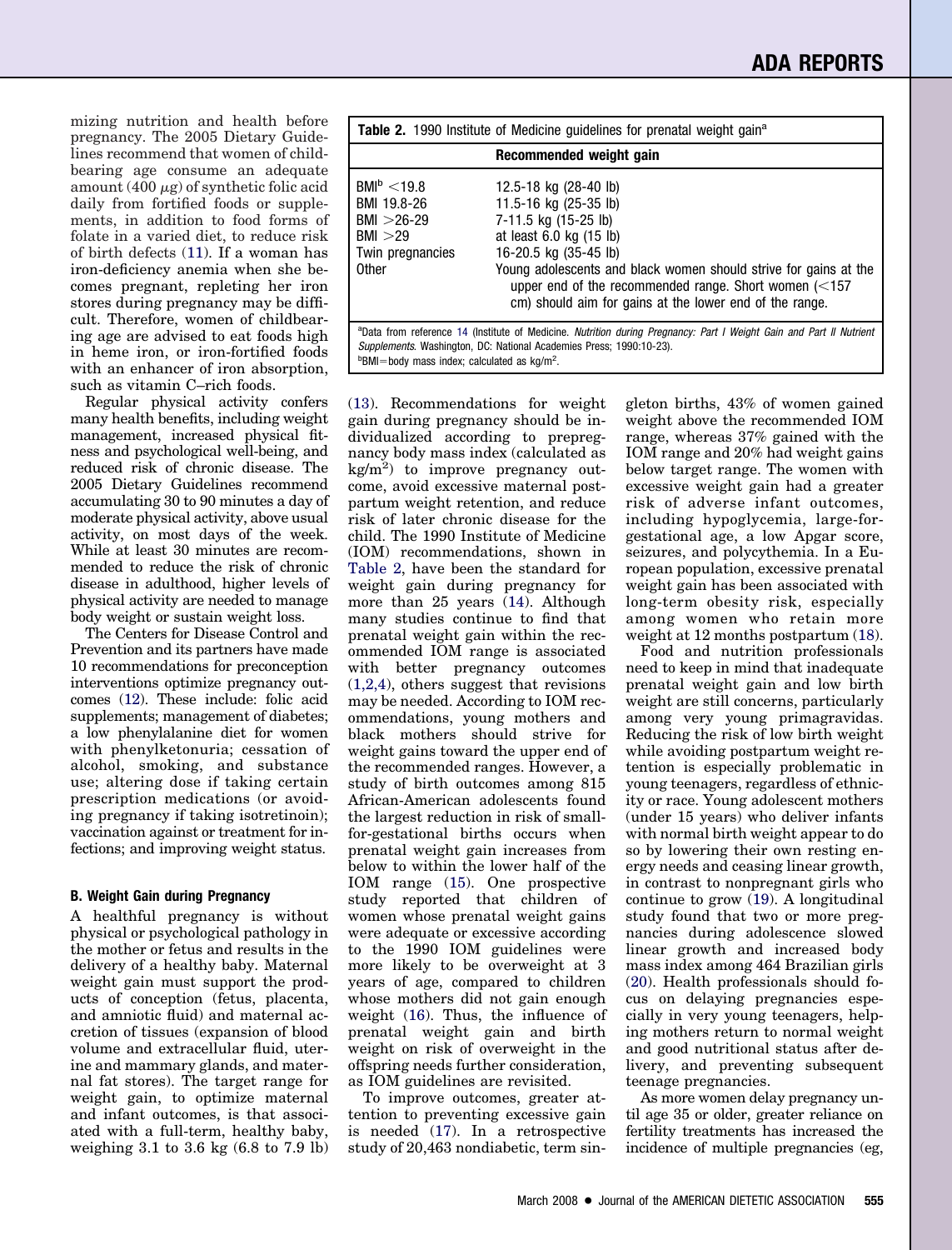twins, triplets) more than threefold since 1980 and may present some special concerns [\(21\)](#page-7-0). Higher weight gains before 20 to 24 weeks may be particularly important in improving birth weight and length of gestation. In a multiple pregnancy, optimal maternal weight gain up to 36 to 38 weeks varies according to pregravid weight status: underweight, 50 to 62 lb; normal weight, 40 to 54 lb; overweight, 38 to 47 lb; and obese, 29 to 38 lb.

#### **C. Food and Physical Activity Guidance during Pregnancy**

**Energy.** Pregnant women should consume a variety of foods according to the 2005 Dietary Guidelines, to meet nutrient needs and gain recommended amounts of weight. According to the Dietary Reference Intakes, energy needs are no higher than the Estimated Energy Requirement for nonpregnant women until the second trimester [\(22\)](#page-7-0). The extra energy need is 340 kcal in the second and 452 kcal in the third trimester. More research is needed to establishment energy requirements for women who are pregnant with two or more fetuses [\(21\)](#page-7-0). In the meantime, adequate weight gain should be used as an indicator of sufficient energy intake, with needs potentially ranging from 3,000 kcal in obese women to 4,000 kcal in underweight women carrying more than one fetus.

**MyPyramid.** Food and nutrition professionals should help pregnant women identify an appropriate food plan, based on age, activity level, trimester of pregnancy, weight gain, and other considerations. Most pregnant women will probably need a total of 2,200 to 2,900 kcal per day. MyPyramid now includes food plans for pregnant women called "MyPyramid for Moms." These plans can be used to identify an appropriate food plan that covers the individual's energy needs before pregnancy plus her additional needs, as recommended by the Dietary Reference Intakes, in the second and third trimesters and to help women make good food choices [\(23\)](#page-7-0).

For most nutrients, a food plan based on MyPyramid for Moms can meet recommended intakes for pregnant women. However, the need for iron during pregnancy is not likely to be met, even at higher energy levels. Therefore, an iron supplement should be taken (refer to section on "Iron" below). Special guidance in selecting foods may be needed to ensure that the self-selected diets, based on My-Pyramid for Moms, provide enough vitamin E and potassium. The 2005 Dietary Guidelines also include several tables listing food sources of these and other nutrients that may be low in diets of Americans [\(11\)](#page-6-0).

With the current high rate of obesity, many women may become pregnant while following unbalanced weight-loss diets. Unbalanced diets during pregnancy, particularly with respect to protein and carbohydrate, have been linked to adverse pregnancy outcomes, including low birth weight and other long-term effects on blood pressure, independent of birth weight [\(24,25\)](#page-7-0). Pregnant women should be encouraged to use their individualized MyPyramid for Moms plan to select a balanced diet. To achieve a balanced diet, some pregnant women, particularly adolescents, may need advice on reducing intakes of sweetened beverages that substitute for milk. Women who avoid dairy products and rely instead on calcium-fortified orange juice or other fortified foods may have lower intakes of vitamin D and magnesium than milk consumers [\(26\)](#page-7-0). In addition to a balanced diet, pregnant women require 8 to 10 cups of fluids a day for adequate hydration, but some of that need is met through milk, juice, and the water in fruits, vegetables, and other foods. Including plenty of fruit, vegetables, and whole grains in the diet also increases fiber intake and may help alleviate constipation, a common complaint during pregnancy. Women who eliminate certain foods or food groups should be encouraged to see a registered dietitian for dietary evaluation. Food and nutrition professionals need to keep abreast of changes in fortification levels of specific foods and advise women accordingly. They should also be familiar with cultural practices and beliefs that may affect the diet intakes of their clients and adapt the MyPyramid for Moms plan as needed.

**Physical Activity.** Some evidence suggests that pregnant women who engage in recreational physical activity have a 50% lower risk of gestational diabetes and 40% risk reduction for preeclampsia [\(27\)](#page-7-0). Pregnant women should be evaluated for medical or obstetric conditions that might preclude or limit physical activity [\(11,28\)](#page-6-0). Each sport or activity should be examined for potential risks. Specifically, pregnant women should avoid scuba diving and activities with high risk of falling or abdominal trauma and incorporate 30 minutes or more of moderate physical activity appropriate for pregnancy on most, if not all, days of the week.

#### **D. Appropriate and Timely Vitamin and Mineral Supplementation**

**Folic Acid.** Pregnant women should consume  $600 \mu g$  synthetic folic acid daily from fortified foods or supplements in addition to food forms of folate in a varied diet [\(11\)](#page-6-0). This can reduce risk of neural tube defects if taken prior to conception through the sixth week of pregnancy, and possibly reduces other birth defects if taken later in pregnancy. After mandatory fortification of wheat flour with folic acid in the United States, serum and red blood cell levels of folate increased in women of childbearing age [\(29\)](#page-7-0). However, from 2000 to 2004, serum and red blood cell folate levels declined by 16% and 8%, respectively. The reasons for this decline are not known, but the popularity of low-carbohydrate diets might have lowered intake of fortified foods. Folate levels have declined for non-Hispanic white, Mexican-American, and non-Hispanic black women, but remain the lowest in the latter. The proportion of women who report taking folic acid supplements was 33% in 2005 and has changed only slightly from 1995 to 2005 [\(30\)](#page-7-0). Messages about the importance of folic acid should target women who are nonwhite, Hispanic, low-income, young, and/or who have less than a high school education.

**Iron.** Iron deficiency anemia affects about 30% of low-income pregnant women. The problem continues postpartum especially for those who are iron deficient at delivery. About 30% of poor women have iron deficiency at 6 months and 20% at 12 months postpartum compared to about 8% for women above the poverty level [\(31\)](#page-7-0). Maternal iron deficiency anemia increases risk of low birth weight and possibly preterm delivery and perinatal mortality, and may impair maternal-infant interac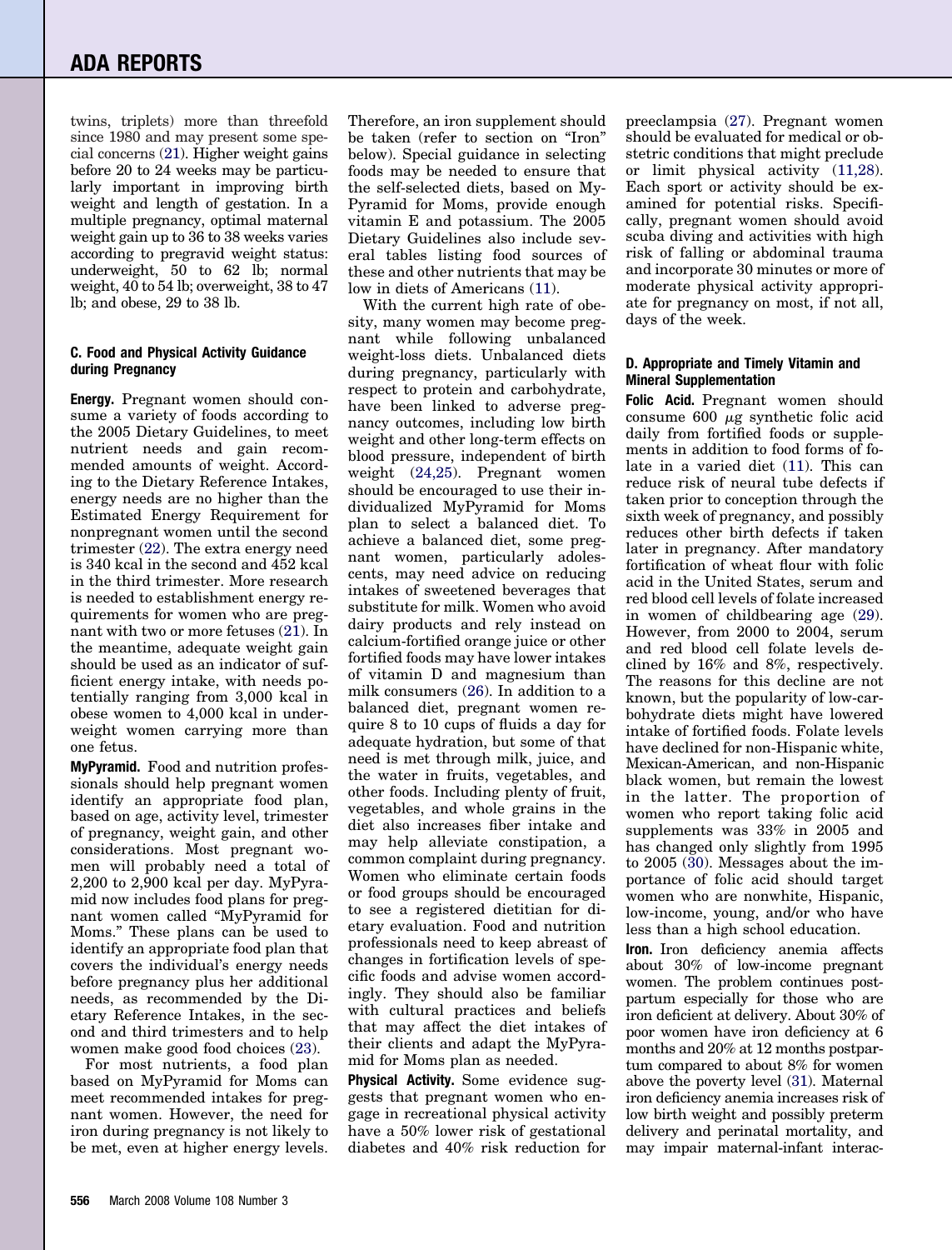tion [\(32\)](#page-7-0). In a randomized trial, maternal iron supplementation increased birth weight by over 200 g and reduced low birth weight and preterm low birth weight [\(33\)](#page-7-0). Supplementation with 27 mg iron daily during pregnancy is recommended. Anemic women may need 60 mg daily until the anemia is resolved.

**Calcium and Vitamin D.** Vitamin D is obtained either from the diet (notably from fortified milk) or through the effect of sunlight on skin. During winter over most of the United States, especially at more northern latitudes, and in persons with heavily pigmented skin, vitamin D status is poor. In pregnancy this leads to low serum calcium in the infant and adversely affects neonatal bone metabolism in more severe cases. Supplementation of pregnant women with amounts greater than the Recommended Dietary Allowance of 200 IU daily does not appear to provide additional benefit [\(34\)](#page-7-0).

**Indications for Other Supplements.** Multivitamin and mineral supplements are recommended for women with iron deficiency anemia or poor-quality diets and for those who consume no or small amounts of animal source foods. For vegans and even some lacto-ovo vegetarians, supplemental vitamin B-12 is particularly important during both pregnancy and lactation to transfer enough to the fetus and infant to avoid developmental delays. Women carrying two or more fetuses, and those who smoke or abuse alcohol or drugs, should also take a multivitamin and mineral supplement [\(21\)](#page-7-0).

Multivitamin supplements may also be beneficial in pregnant women who are infected with human immunodeficiency virus, especially where access to antiretroviral treatment is limited. In human immunodeficiency virus–infected pregnant women in Tanzania, a supplement containing B-vitamin complex, vitamin E, and vitamin C slowed progression of the disease, reduced some of the complications of human immunodeficiency virus, and reduced incidence of low birth weight compared to iron plus folic acid alone [\(35,36\)](#page-7-0).

#### **E. Guidance on Other Substances**

**Alcohol.** Alcohol should not be consumed by pregnant women or those who may become pregnant  $(11)$ . Drinking during pregnancy is associated with major neurological and developmental birth defects [\(37\)](#page-7-0). Even moderate drinking during pregnancy may have behavioral or developmental consequences. The risks associated with prenatal alcohol use are greater in older mothers and in binge drinkers [\(38\)](#page-7-0). In 2005-2006, about 11.8% of pregnant women aged 15 to 44 years reported current use of alcohol, with 2.9% being binge drinkers. Binge drinking occurs in 23.6% of women aged 18 to 25 years [\(39\)](#page-7-0) and increases risk of unplanned sexual activity, abandonment of safe sexual practices, and unwanted pregnancies. **Caffeine.** Based on the Continuing Survey of Food Intakes by Individuals in 1994-96 and 1998, the average caffeine intake among pregnant women was 125 mg per day, with about 48% from coffee beverages, 23% from teas,

26% from carbonated beverages, and 3% from sweets, grains, and flavored dairy products [\(40\)](#page-7-0). High caffeine intake is associated with delayed conception, spontaneous miscarriage, and low birth weight, but not with birth defects [\(41\)](#page-7-0). The current position of the American Dietetic Association is that pregnant women should avoid caffeine intakes above 300 mg/ day. A randomized controlled trial found no additional benefit for lowbirth-weight prevention or longer gestation of lowering caffeine intakes from a mean of 317 to 117 mg/day, except in the subset of women who smoked [\(42\)](#page-7-0). Mean caffeine content of selected brewed coffees is 188 mg per 16 oz (range: 143 to 259 mg) [\(43\)](#page-7-0) but can vary in the same outlet from 259 to 564 mg per 16 oz. While most carbonated sodas contain between 18 and 48 mg of caffeine per 12 oz can, the caffeine content of energy drinks is generally higher (33 to 75 mg per 8.4 oz) [\(44\)](#page-7-0).

**Smoking.** In 2005-2006, 16.5% of pregnant women reported smoking in the past month, compared to 29.5% of nonpregnant women [\(39\)](#page-7-0). Carbon monoxide and nicotine from smoking increase fetal carboxyhemoglobin and reduce placental blood flow, both of which limit oxygen supplied to the fetus. Cigarette smoking during pregnancy is associated with greater risk of spontaneous abortion, placenta previa, placental abruption, ectopic pregnancy, preterm birth, fetal growth retardation, and sudden infant death syndrome [\(37\)](#page-7-0). Smoking during or after pregnancy is also associated with slightly poorer academic achievement in the offspring [\(38\)](#page-7-0). A populationbased study of 26,000 pregnancies in Finland found that smoking cessation in early pregnancy reduces the risk of delivering a small-for-gestational age infant but not preterm birth or perinatal mortality [\(45\)](#page-7-0). Advice and support related to smoking cessation should target women before conception.

**Illicit Drugs.** Marijuana, cocaine, and other illicit drugs should be avoided during pregnancy. Substance abuse during pregnancy increases the risk of low birth weight, small head circumference, prematurity, and other developmental problems [\(46\)](#page-7-0). Marijuana is the most commonly used substance. Long-term follow-up studies of children exposed prenatally to marijuana have found more depressive symptoms and poor attention skills [\(38\)](#page-7-0). However, isolating the effects of specific substances is often difficult because women who use illicit drugs may use multiple drugs, smoke, and drink alcoholic or caffeinated beverages, live in poverty, have poor nutrition, be exposed to sexually transmitted diseases, and have inadequate access to prenatal care. In 2005-2006, 4% of pregnant women reported use of any illicit drugs in the past month, compared to 10% of nonpregnant women [\(39\)](#page-7-0).

**Herbal/Botanical/Alternative Remedies.** Many pregnant women who would not consider taking over-the-counter medications view herbal and botanical products as a safe and natural alternative. However, very few randomized, clinical trials have examined the safety and efficacy of alternative therapies during pregnancy. Pregnant women should be advised to consider herbal treatments as suspect until their safety during pregnancy can be ascertained. Consumer information related to botanical use can be located on the MyPyramid for Moms Web site [\(23\)](#page-7-0). Health professionals should ask about any herbal products, botanicals, or other supplements that their pregnant clients may be taking and evaluate any potential risks.

**Sweeteners and Other Ingredients.** Use of sweeteners and other ingredients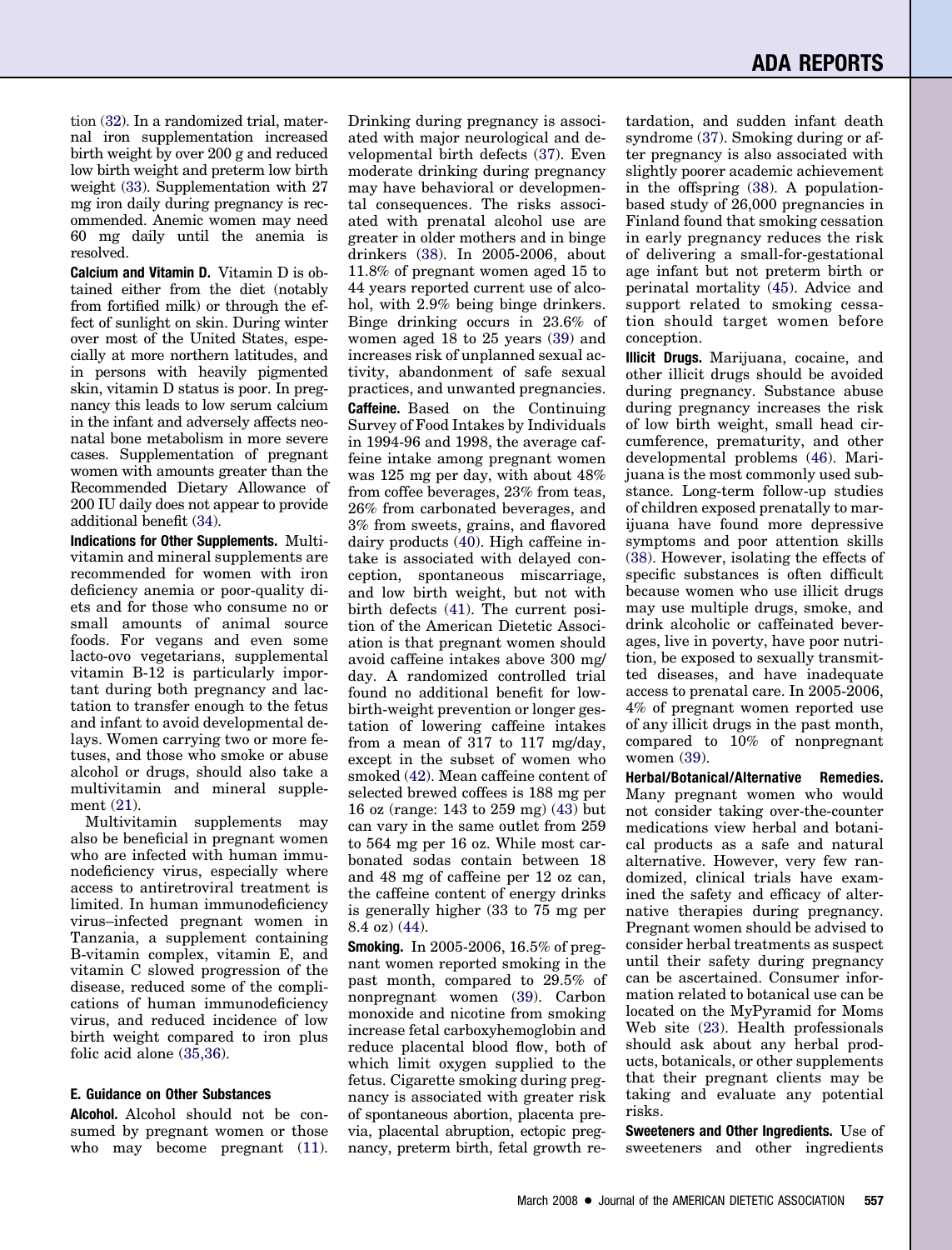that are classified as Generally Recognized as Safe are acceptable in moderation during pregnancy. Risk assessment considers any potential toxicity during pregnancy. Consumption of acesulfame potassium, aspartame, saccharin, sucralose, and neotame within acceptable daily intakes is considered safe during pregnancy [\(47\)](#page-7-0).

#### **F. Specific Health Conditions**

**Diabetes.** Major congenital malformations may occur in infants born to mothers with uncontrolled diabetes in the first few weeks of pregnancy [\(48\)](#page-7-0). Women who have diabetes should be educated about the risks and use contraception until they have attained good metabolic control (ie, hemoglobin A1c levels that are normal or as close to normal as possible  $\approx$  1% above the upper limits of normal]). All women with diabetes who are planning a pregnancy should be evaluated and, as appropriate, treated for conditions related to diabetes, such as retinopathy, nephropathy, and others. Good preconception care reduces the risk of birth defects related to diabetes.

Risk of diabetes should be assessed in all women without pre-existing diabetes at the first prenatal visit. Pregnant women are considered to be at high risk if they have any of the following: obesity, personal history of gestational diabetes mellitus (GDM) or delivery of a previous large-for-gestation-age infant, glycosuria, polycystic ovary syndrome, or a strong family history of diabetes. Pregnant women at high risk of GDM should undergo glucose testing as soon as possible. High-risk women not found to have diabetes at the initial screening and average-risk women should be tested between 24 and 28 weeks of gestation. Further guidelines on diabetes screening can be found elsewhere [\(48\)](#page-7-0).

Medical nutrition therapy (MNT) is recommended for pregnant women with diabetes [\(49\)](#page-7-0). Generally, MNT involves a carbohydrate-controlled meal plan that provides enough energy for appropriate weight gain while maintaining target blood glucose goals and avoiding ketosis. The amount and distribution of carbohydrate allowed should be based on clinical measures, such as blood glucose levels, weight gain, and ketones. However, at least 175 g carbohydrate daily is needed. Less carbohydrate at breakfast and more at other meals may be most effective in achieving glucose control. Insulin (human) with daily self monitoring of blood glucose is the therapy of choice if MNT fails to control glucose levels. More research is needed to establish safety of oral agents. Women without medical/obstetric complications should be encouraged to exercise.

For obese women with GDM, caloric restriction of 30% may improve glycemic control without increasing ketonuria. Nevertheless, concerns about the effects on fetal development appear to be shifting the focus from energy to carbohydrate restriction. Additional evidence related to the management of GDM in obese women will be discussed in an American Dietetic Association position paper on obesity, reproduction, and pregnancy outcomes.

**Hypertensive Disease.** Hypertensive disease occurs in 12% to 22% during pregnancy in the United States [\(50\)](#page-7-0). Gestational hypertension is defined as elevated blood pressure (systolic  $\geq 140$  mm Hg or diastolic  $\geq 90$  mm Hg) with onset after 20 weeks gestation. About 25% of women with gestational hypertension will develop preeclampsia which is characterized by proteinuria (0.3 g protein in a 24-hour urine sample). Eclampsia is defined as grand mal seizures occurring in women with preeclampsia. Important risk factors for preeclampsia include: primaparity, multiple pregnancy, older maternal age  $(\geq 35$  years), African-American race, maternal obesity, history of preeclampsia, and chronic hypertension. Monitoring and treatment of hypertensive disease are very important to reduce infant and maternal morbidity and mortality. Longterm risk of cardiovascular disease is increased in women who develop preeclampsia, especially where fetal growth retardation and preterm delivery occur  $(51)$ .

Preeclampsia seems to develop in two stages, with the first being abnormal implantation that reduces placental function, and the second involving maternal response to substances produced by the poorly functioning placenta. Particularly in that second stage, oxidative stress and nutritional factors may be involved [\(52\)](#page-7-0). After adjusting for energy, high intakes of fat, particularly polyunsaturated fat, are associated with indicators of oxidative damage which, in turn, predict the risk of preeclampsia. Better antioxidant status in the blood significantly reduces risk. The role of calcium has been controversial, but a review concluded that high amounts of calcium supplements, particularly in high-risk women with low calcium intakes, appears to reduce risk of preeclampsia [\(53\)](#page-7-0). Not enough evidence exists to conclude that vitamin E supplements are helpful [\(54\)](#page-7-0).

Although several observational studies report benefits of fish and other sources of n-3 fatty acids, there is not enough evidence to support the routine use of marine oil or other prostaglandin precursor supplements during pregnancy for reducing risk of preeclampsia, preterm birth, low birth weight, or small-for-gestational age [\(55\)](#page-7-0). Marine oils are a rich source of n-3 long-chain polyunsaturated fatty acids, including eicosapentaenoic and docosahexaenoic acids. As precursors to prostanglandins, these fatty acids have hypotensive effects and, thus, are thought to play a protective role in women at risk of preeclampsia and/or premature labor. Further large, randomized trials are needed to determine whether there are long-term benefits or potential risks from routine prenatal supplementation with marine oils and other sources of n-3-fatty acids.

#### **G. Avoidance of Foodborne Illness during Pregnancy**

Pregnant women and their fetuses are at higher risk of developing foodborne illness. Experts consider *Listeria monocytogenes*, *Salmonella* species, and *Toxoplasma gondii* to be of particular concern [\(56\)](#page-7-0). Food and nutrition professionals should be aware of pathogens found in foods not commonly considered to be high risk and work with retail establishments to reduce incidence of foodborne illness in pregnant women. Pregnant women should pay particular attention to the following specific 2005 Dietary Guidelines for pregnancy, as well as other guidance relating to fish and shellfish consumption [\(11,57\)](#page-6-0):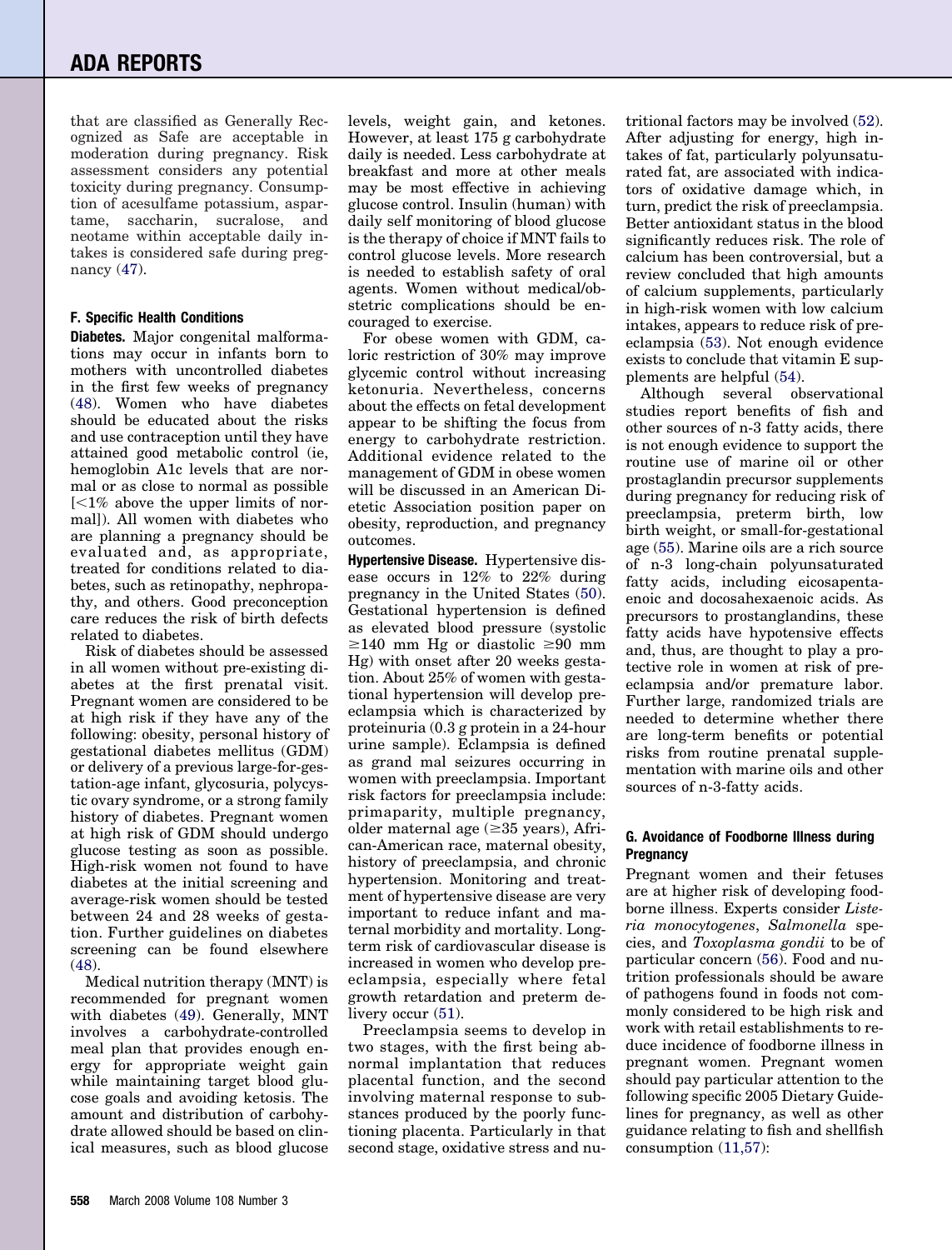- <span id="page-6-0"></span>• Avoid soft cheeses not made with pasteurized milk, cold smoked fish, and cold deli salads.
- Eat only deli meats, luncheon meats, bologna, and frankfurters that have reheated to steaming hot.
- Do not eat or drink raw (unpasteurized) milk or milk products, raw or partially cooked eggs (or foods containing raw eggs), raw or undercooked meat and poultry, unpasteurized juice, raw sprouts, and raw or undercooked fish or shellfish.
- Do not clean cat litter boxes or wear plastic gloves when cleaning litter boxes.
- Do not handle pets when preparing foods and keep them out of food preparation areas.
- Do not eat shark, swordfish, king mackerel, or tilefish. Twelve ounces or less per week of fish and shellfish lower in mercury, such as shrimp, canned light tuna, salmon, pollock, and catfish is safe; limit albacore ("white") tuna to 6 oz or less per week since this type of tuna contains more mercury than canned light tuna.
- Check local advisories about the safety of fish in local lakes, rivers, and coastal areas. If no advice is available, up to 6 oz a week of fish from local waters and no other fish during that week is considered safe.

#### **H. Encouragement to Breastfeed**

Food and nutrition professionals should educate pregnant women about the benefits of breastfeeding and provide practical information on getting started [\(58\)](#page-7-0). They should also use several strategies, recommended elsewhere by the American Dietetic Association, to promote and support breastfeeding.

#### **I. Nutrition Advice to Postpartum Women**

In addition to encouraging breastfeeding, food and nutrition professionals should provide advice to the postpartum woman to replenish nutritional stores, return to a healthful weight, prevent problems in subsequent pregnancies, and reduce risk of chronic diseases later in life. Postpartum women can be encouraged to maintain certain lifestyle changes adopted during their pregnancies, such as smoking cessation and increased consumption of whole grains, fruits, and vegetables as recommended by MyPyramid. Although symptoms of GDM disappear after delivery, women who have had GDM, especially those who continue to have impaired glucose tolerance in the postpartum period, are at high risk of developing type 2 diabetes later in life and should be targeted for follow-up glucose screening and intensive counseling on diabetes prevention. The American Diabetes Association recommends blood glucose screening at 6 weeks postpartum for women with GDM and annual testing of any women with impaired fasting glucose or impaired glucose tolerance [\(59\)](#page-7-0).

#### **J. Referrals to Professional and Community Services**

Referrals should be made to registered dietitians and communitybased programs. Women with poor weight gain, hyperemesis, poor dietary patterns (eg, avoidance of certain food groups), phenylketonuria, health problems (eg, diabetes, hypertension, other chronic disease), or a history of substance abuse should be referred to a registered dietitian for MNT. Poverty-related factors, including food insecurity, other stressors, and neighborhood characteristics, pose substantial barriers to achieving recommended food intakes and may result in poor pregnancy outcomes [\(60\)](#page-7-0). Food security of pregnant women can be improved through participation in the federal Special Supplemental Nutrition Program for Women, Infants, and Children. Lowincome pregnant women may also benefit from other food assistance or nutrition education programs, including the Food Stamp Program; the Food Stamp Nutrition Education Program; the Expanded Food and Nutrition Education Program; and the National School Lunch and Breakfast Programs. Other appropriate community services may include the Commodity Supplemental Food Program, family service centers, teen pregnancy programs, and minority youth programs.

#### **K. Roles and Responsibilities of Food and Nutrition Professionals**

Food and nutrition professionals should coordinate their efforts with schools, health providers, and other agencies to educate adolescents and women of child-bearing age about the need for good nutritional status before, during, and after conception. Pregnancy provides a window of opportunity to encourage women to make behavior changes that improve immediate outcomes and reduce the risk of future chronic disease in both the mother and her child.

#### **References**

- 1. Thorsdottir I, Torfadottir JE, Birgisdottir BE, Geirsson RT. Weight gain in women of normal weight before pregnancy: Complications in pregnancy or delivery and birth outcome. *Obstet Gynecol*. 2002;99(5 Pt 1):799- 806.
- 2. Stotland NE, Hopkins LM, Caughey AB. Gestational weight gain, macrosomia, and risk of cesarean birth in nondiabetic nulliparas. *Obstet Gynecol*. 2004;104:671-677.
- 3. Ehrenberg HM, Dierker L, Milluzzi C, Mercer BM. Low maternal weight, failure to thrive in pregnancy, and adverse pregnancy outcomes. *Am J Obstet Gynecol*. 2003;189: 1726-1730.
- 4. Butte NF, Ellis KJ, Wong WW, Hopkinson JM, Smith EO. Composition of gestational weight gain impacts maternal fat retention and infant birth weight. *Am J Obstet Gynecol*. 2003;189:1423-1432.
- 5. Rosebloom T, de Rooij S, Painter R. The Dutch famine and its long-term consequences for adult health. *Early Hum Dev*. 2006;82:485-491.
- 6. Fagerberg B, Bondjers L, Nilsson P. Low birth weight in combination with catch-up growth predicts the occurrence of the metabolic syndrome in men at late middle age: The Atherosclerosis and Insulin Resistance study. *J Intern Med*. 2004;256:254-259.
- 7. King JC. Maternal obesity, metabolism, and pregnancy outcomes. *Annu Rev Nutr*. 2006; 26:271-291.
- 8. American College of Obstetricians and Gynecologists. ACOG Committee Opinion #315: Obesity in pregnancy. *Obstet Gynecol*. 2005;106:671-675.
- 9. US Department of Agriculture. What we eat in America, NHANES 2001-2002: Usual nutrient intakes from food compared to Dietary Reference Intakes. Agricultural Research Service Web site. [http://](http://www.ars.usda.gov/SP2UserFiles/Place/12355000/pdf/usualintaketables2001-02.pdf) [www.ars.usda.gov/SP2UserFiles/Place/](http://www.ars.usda.gov/SP2UserFiles/Place/12355000/pdf/usualintaketables2001-02.pdf) [12355000/pdf/usualintaketables2001-02.](http://www.ars.usda.gov/SP2UserFiles/Place/12355000/pdf/usualintaketables2001-02.pdf) [pdf](http://www.ars.usda.gov/SP2UserFiles/Place/12355000/pdf/usualintaketables2001-02.pdf) Published September 2005. Accessed November 13, 2007.
- 10. Institute of Medicine. *WIC Food Packages Time for a Change*. Washington, DC; National Academies of Science; 2005:46-73.
- 11. US Department of Health and Human Services, US Department of Agriculture. *Dietary Guidelines for Americans January 2005*. Department of Health and Human Services Web site. [http://www.health.gov/](http://www.health.gov/dietaryguidelines/dga2005/document/default.htm) [dietaryguidelines/dga2005/document/default.](http://www.health.gov/dietaryguidelines/dga2005/document/default.htm) [htm.](http://www.health.gov/dietaryguidelines/dga2005/document/default.htm) Accessed November 13, 2007.
- 12. Centers for Disease Control and Prevention. Preconception Care. Centers for Disease Control and Prevention Web site. [http://](http://www.cdc.gov/ncbddd/preconception/default.htm) [www.cdc.gov/ncbddd/preconception/default.](http://www.cdc.gov/ncbddd/preconception/default.htm) [htm.](http://www.cdc.gov/ncbddd/preconception/default.htm) Accessed November 13, 2007.
- 13. Butte NF, King JC. Energy requirements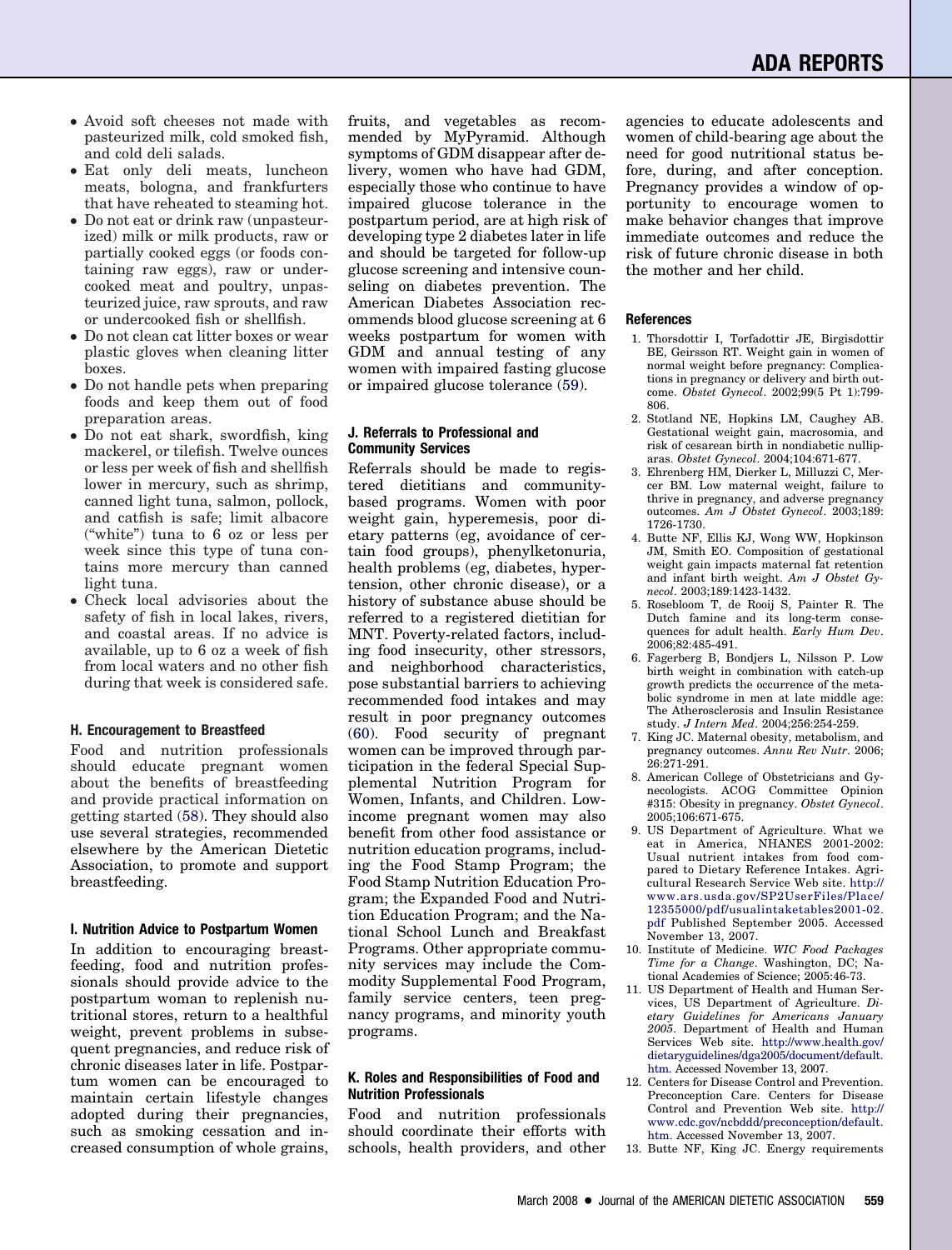### <span id="page-7-0"></span>**ADA REPORTS**

during pregnancy and lactation. *Public Health Nutr*. 2005;8:1010-1027.

- 14. Institute of Medicine. *Nutrition during Pregnancy: Part I Weight Gain and Part II Nutrient Supplements*. Washington, DC: National Academies Press; 1990:10 –23.
- 15. Nielsen JN, O'Brien KO, Witter FR, Chang SC, Mancini J, Nathanson MS, Caulfield LE. High gestational weight gain does not improve birth weight in a cohort of African American adolescents. *Am J Clin Nutr.* 2006;84:183-189.
- 16. Oken E, Taveras EM, Kleinman KP, Rich-Edwards JW, Gillman MW. Gestational weight gain and child adiposity at age 3 years. *Am J Obstet Gynecol*. 2007;196: 322.e1-322.e8.
- 17. Stotland NE, Cheng YW, Hopkins LM, Caughey AB. Gestational weight gain and adverse neonatal outcome among term infants. *Obstet Gynecol*. 2006;108(3 Pt 1):635- 643.
- 18. Linne Y, Dye L, Barkeling B, Rossner S. Long-term weight development in women: A 15-year follow-up of the effects of pregnancy. *Obes Res*. 2004;12:1166-1178.
- 19. Casanueva E, Rosello-Soberon ME, De-Regil LM, Arguelles Mdel C, Cespedes MI. Adolescents with adequate birth weight newborns diminish energy expenditure and cease growth. *J Nutr*. 2006;136:2498-2501.
- 20. Gigante DP, Rasmussen KM, Victora CG. Pregnancy increases BMI in adolescents of a population-based birth cohort. *J Nutr*. 2005; 135:74-80.
- 21. Luke B. Nutrition and multiple gestation. *Semin Perinatol*. 2005;29:349-354.
- 22. Institute of Medicine. *Dietary Reference Intakes: The Essential Guide to Nutrient Requirements* Washington, DC: National Academies Press; 2006.
- 23. US Department of Agriculture. MyPyramid Web site. [http://www.mypyramid.gov.](http://www.mypyramid.gov) Accessed September 5, 2007.
- 24. Scholl TO, Chen X, Khoo CS, Lenders C. The dietary glycemic index during pregnancy: Influence on infant birth weight, fetal growth, and biomarkers of carbohydrate metabolism. *Am J Epidemiol*. 2004;159:467-474.
- 25. Kind KL, Moore VM, Davies MJ. Diet around conception and during pregnancy— Effects on fetal and neonatal outcomes. *Reprod Biomed Online*. 2006;12:532-541.
- 26. Chan GM, McElligott K, McNaught T, Gill G. Effects of dietary calcium intervention on adolescent mothers and newborns: A randomized controlled trial. *Obstet Gynecol*. 2006;108(3 Pt 1):565-571.
- 27. Dempsey JC, Butler CL, Williams MA. No need for a pregnant pause: Physical activity may reduce the occurrence of gestational diabetes mellitus and preeclampsia. *Exerc Sport Sci Rev*. 2005;33:141-149.
- 28. American College of Obstetricians and Gynecologists. ACOG Committee opinion. Number 267, January 2002: Exercise during pregnancy and the postpartum period. *Obstet Gynecol*. 2002;99:171-173.
- 29. Centers for Disease Control and Prevention.

Folate status in women of childbearing age, by race/ethnicity—United States, 1999-2000, 2001-2002, and 2003-2004. *MMWR*. 2007; 55:1377-1380.

- 30. Centers for Disease Control and Prevention. Use of dietary supplements containing folic acid among women of childbearing age-United States, 2005. *MMWR*. 2005;54:955- 958.
- 31. Bodnar LM, Cogswell ME, Scanlon KS. Low income postpartum women are at risk of iron deficiency. *J Nutr*. 2002;132:2298-2302.
- 32. Maternal iron deficiency anemia affects postpartum emotions and cognition. *J Nutr*. 2005;135:267-272.
- 33. Cogswell ME, Parvanta I, Ickes L, Yip R, Brittenham GM. Iron supplementation during pregnancy, anemia, and birth weight: A randomized controlled trial. *Am J Clin Nutr*. 2003;78:773-781.
- 34. Specker B. Vitamin D requirements during pregnancy. *Am J Clin Nutr*. 2004;80(suppl): 1740S-1747S.
- 35. Fawzi WW, Msamanga GI, Urassa W, Hertzmark E, Petraro P, Willett WC, Spiegelman D. Vitamins and perinatal outcomes among HIV-negative women in Tanzania. *N Engl J Med*. 2007;356:1423-1431.
- 36. Fawzi WW, Msamanga GI, Spiegelman D, Wei R, Kapiga S, Villamor E, Mwakagile D, Mugusi F, Hertzmark E, Essex M, Hunter D J. A randomized trial of multivitamin supplements and HIV disease progression and mortality. *N Engl J Med*. 2004;351:23-32.
- 37. Greenfield SF, Manwani SG, Nargiso JE. Epidemiology of substance use disorders in women. *Obstet Gynecol Clin North Am.* 2003;30:413-446.
- 38. Williams JH, Ross L. Consequences of prenatal toxin exposure for mental health in children and adolescents : A systematic review. *Eur Child Adolesc Psychiatry*. 2007; 16:243-253.
- 39. US Department of Health and Human Services. National survey on drug use and health; 2006. Substance Abuse and Mental Health Services Administration Web site. [http://www.drugabusestatistics.samhsa.gov/](http://www.drugabusestatistics.samhsa.gov/nsduh/2k6nsduh/2k6Results.pdf) [nsduh/2k6nsduh/2k6Results.pdf](http://www.drugabusestatistics.samhsa.gov/nsduh/2k6nsduh/2k6Results.pdf) Accessed November 13, 2007.C
- 40. Frary CD, Johnson RK, Wang MQ. Food sources and intakes of caffeine in the diets of persons in the United States. *J Am Diet Assoc*. 2005;105:110-113.
- 41. Higdon JV, Frei B. Coffee and health: A review of recent human research. *Crit Rev Food Sci Nutr*. 2006;46:101-123.
- 42. Bech BH, Obel C, Henriksen TB, Olsen J. Effect of reducing caffeine intake on birth weight and length of gestation: Randomised controlled trial. *BMJ.* 2007;334:409.
- 43. McCusker RR, Goldberger BA, Cone EJ. Caffeine content of specialty coffees. *J Anal Toxicol*. 2003;27:520-522.
- 44. McCusker RR, Goldberger BA, Cone EJ. Caffeine content of energy drinks, carbonated sodas, and other beverages. *J Anal Toxicol*. 2006;30:112-114.
- 45. Raatikainen K, Huurinainen P, Heinonen S.

Smoking in early gestation or through pregnancy: A decision crucial to pregnancy outcome. *Prev Med*. 2007;44:59-63.

- 46. Bolnick JM, Rayburn WF. Substance use disorders in women: Special considerations during pregnancy. *Obstet Gynecol Clin North Am*. 2003;30:545-558.
- 47. Duffy VB, Sigman-Grant M. Position of the American Dietetic Association: Use of nutritive and nonnutritive sweeteners. *J Am Diet Assoc*. 2004;104:255-275.
- 48. American Diabetes Association. Standards of medical care in diabetes—2007. *Diabetes Care*. 2007;30(suppl 1):S4-S40.
- 49. American Diabetes Association. Nutrition recommendations and interventions for diabetes. *Diabetes Care*. 2007;30(suppl 1):S48-S65.
- 50. American College of Obstetricians and Gynecologists. Clinical management guidelines for obstetrician– gynecologists. Number 33, January 2002: Diagnosis and management of preeclampsia and eclampsia. *Obstet Gynecol*. 2002;99:159-167.
- 51. Newstead J, von Dadelszen P, Magee LA. Preeclampsia and future cardiovascular risk. *Expert Rev Cardiovasc Ther*. 2007;5: 283-294.
- 52. Scholl TO, Leskiw M, Chen X, Sims M, Stein TP. Oxidative stress, diet, and the etiology of preeclampsia. *Am J Clin Nutr.* 2005;81: 1390-1396.
- 53. Hofmeyr GJ, Atallah AN, Duley L. Calcium supplementation during pregnancy for preventing hypertensive disorders and related problems. *Cochrane Database Syst Rev.* 2006:CD001059.
- 54. Rumbold A, Crowther CA. Vitamin E supplementation in pregnancy. *Cochrane Database Syst Rev.* 2005:CD004069.
- 55. Makrides M, Duley L, Olsen SF. Marine oil, and other prostaglandin precursor, supplementation for pregnancy uncomplicated by pre-eclampsia or intrauterine growth restriction. *Cochrane Database Syst Rev.* 2006: CD003402.
- 56. Kendall P, Medeiros LC, Hillers V, Chen G, DiMascola S. Food handling behaviors of special importance for pregnant women, infants and young children, the elderly, and immune-compromised people. *J Am Diet Assoc*. 2003;103:1646-1649.
- 57. US Department of Health and Human Services, US Environmental Protection Agency. What you need to know about mercury in fish and shellfish. Center for Food Safety and Applied Nutrition Web site. [http://www.](http://www.cfsan.fda.gov/dms/admehg3.html) cfsan.fda.gov/~[dms/admehg3.html.](http://www.cfsan.fda.gov/dms/admehg3.html) Published March 2004. Accessed September 5, 2007.
- 58. James DCS, Dobson B. Position of the American Dietetic Association: Promoting and supporting breastfeeding. *J Am Diet Assoc*. 2005;105:810-818.
- 59. Gestational diabetes mellitus. *Diabetes Care*. Jan 2004;27(suppl 1):S88-S90.
- 60. Borders AE, Grobman WA, Amsden LB, Holl JL. Chronic stress and low birth weight neonates in a low-income population of women. *Obstet Gynecol*. 2007;109(2 Pt 1):331-338.